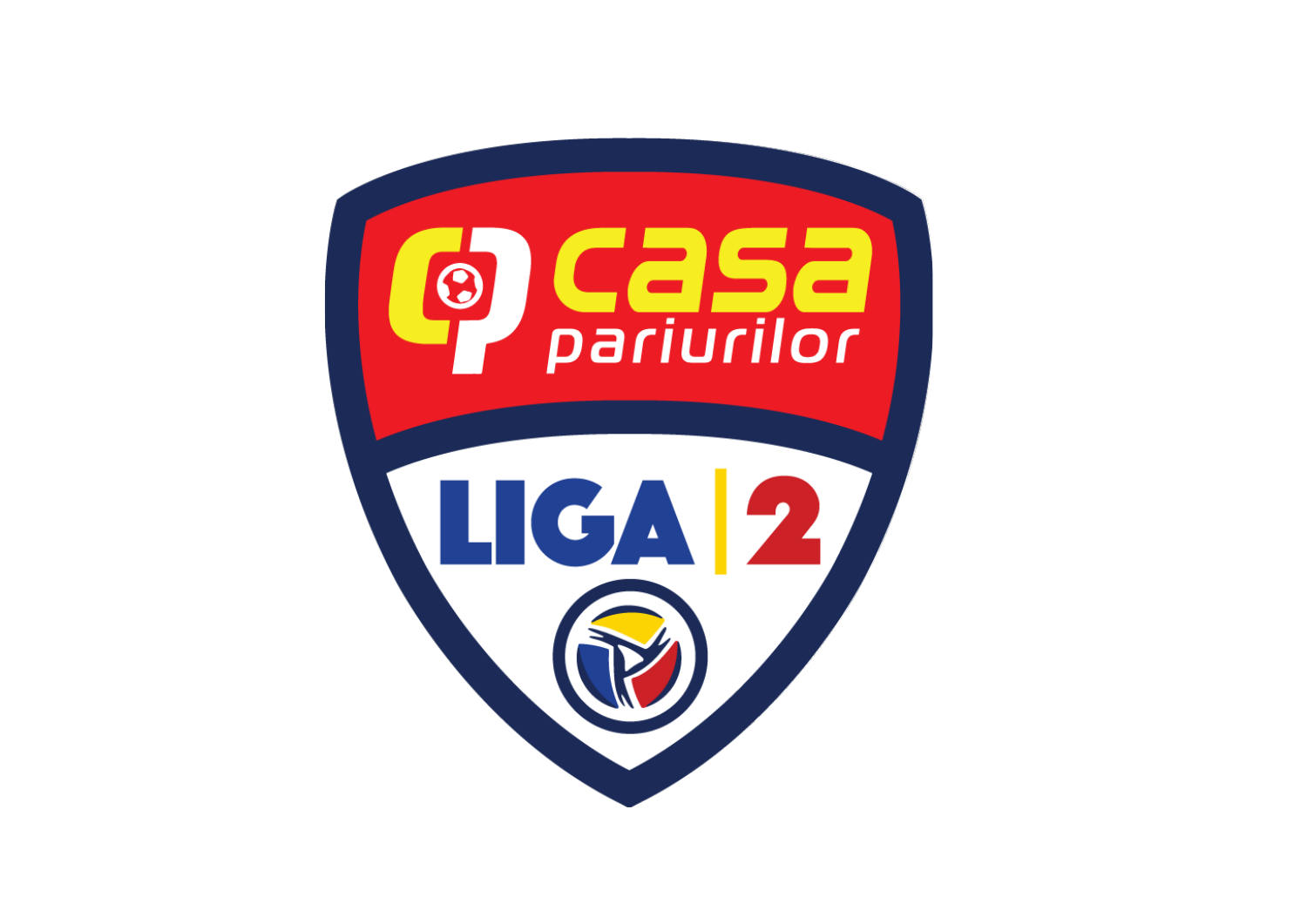

### **LIGA 2 CASA PARIURILOR: COMPONENȚA ÎN SEZONUL 2020-2021**

|                 | ACS Viitorul Pandurii Târgu Jiu | 13 | AFC Turris-Oltul Turnu Măgurele |
|-----------------|---------------------------------|----|---------------------------------|
| 2               | <b>CSM Slatina</b>              | 14 | CS Concordia Chiajna            |
| 3               | <b>ACS Fotbal Comuna Recea</b>  | 15 | <b>CS Mioveni</b>               |
| 4               | U Craiova 1948 SA               | 16 | FC Universitatea Cluj           |
| 6               | <b>FC Petrolul Ploiesti</b>     | 17 | <b>AFC Farul Constanta</b>      |
| 7               | CS Aerostar Bacău               | 18 | CSM Resita                      |
| 8               | ASU Politehnica Timișoara       | 19 | <b>AFC Ripensia Timisoara</b>   |
| 9               | <b>SCM Gloria Buzău</b>         | 20 | AFK Csikszereda Miercurea Ciuc  |
| 10 <sup>°</sup> | <b>AFC Unirea Slobozia</b>      | 21 | AFC Dunărea 2005 Călărași       |
| 11              | FC Metaloglobus București       | 22 | <b>Fotbal Club Rapid</b>        |
| 12              | CS Pandurii Lignitul Târgu Jiu  |    |                                 |

**\* La startul sezonului se vor afla 21 de cluburi. În urma tragerii la sorți, numărul 5 nu a fost alocat în Tabela Berger.**

#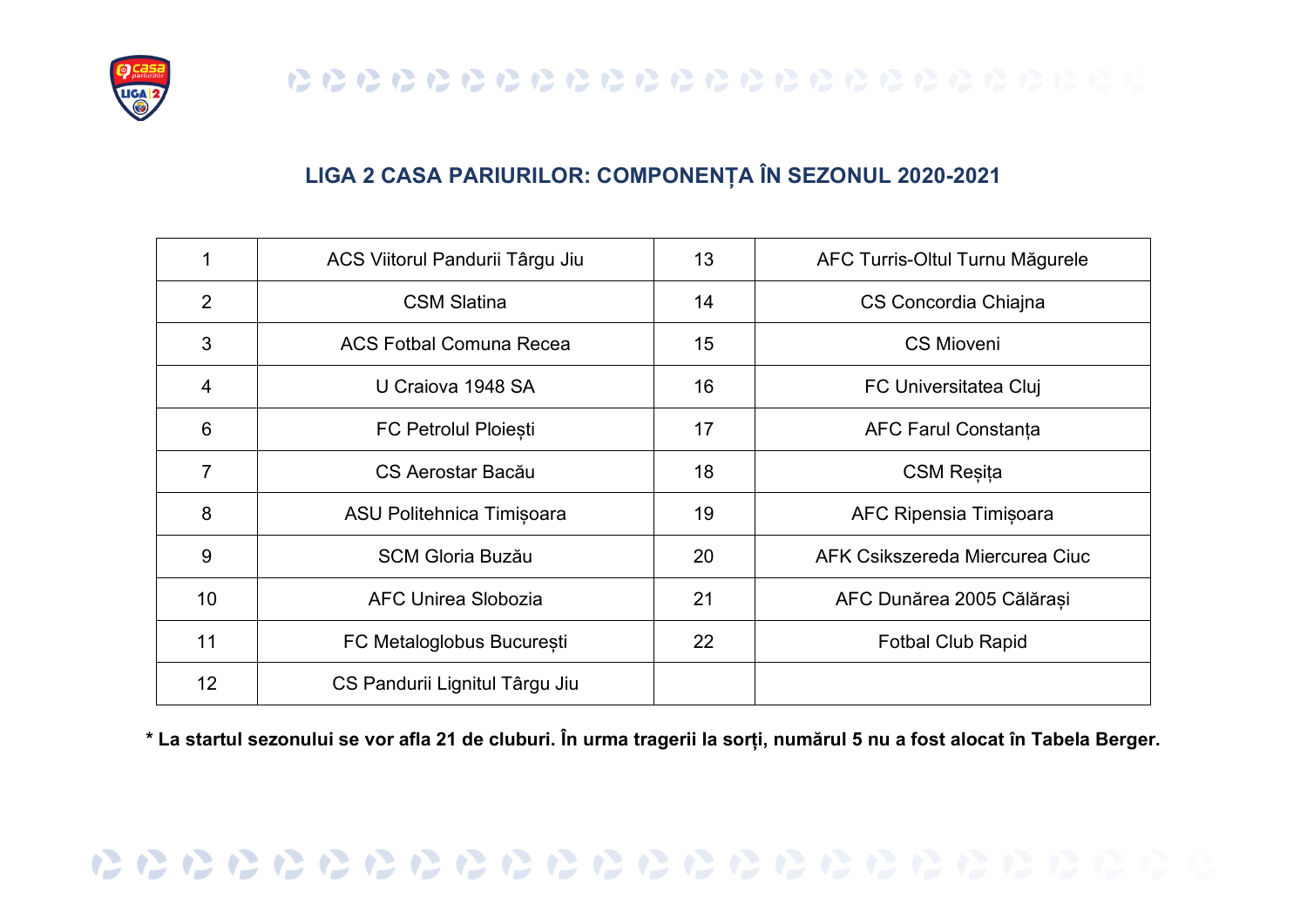

### **LIGII 2 CASA PARIURILOR, EDIȚIA 2020-2021 | PROGRAMUL SEZONULUI REGULAR**

### ETAPA 1

ACS VIITORUL PANDURII TÂRGU JIU – FOTBAL CLUB RAPID CSM SLATINA – AFC DUNĂREA 2005 CĂLĂRAȘI ACS FOTBAL COMUNA RECEA – AFK CSIKSZEREDA MIERCUREA CIUC U CRAIOVA 1948 SA – AFC RIPENSIA TIMIȘOARA FC PETROLUL PLOIEȘTI – AFC FARUL CONSTANȚA CS AEROSTAR BACĂU – FC UNIVERSITATEA CLUJ ASU POLITEHNICA TIMIȘOARA – CS MIOVENI SCM GLORIA BUZĂU – CS CONCORDIA CHIAJNA AFC UNIREA SLOBOZIA – AFC TURRIS-OLTUL TURNU MĂGURELE FC METALOGLOBUS BUCUREȘTI – CS PANDURII LIGNITUL TÂRGU JIU --- CSM REȘIȚA STĂ ---

### ETAPA 2

FOTBAL CLUB RAPID – CS PANDURII LIGNITUL TÂRGU JIU AFC TURRIS-OLTUL TURNU MĂGURELE – FC METALOGLOBUS BUCUREȘTI CS CONCORDIA CHIAJNA – AFC UNIREA SLOBOZIA CS MIOVENI – SCM GLORIA BUZĂU FC UNIVERSITATEA CLUJ – ASU POLITEHNICA TIMIȘOARA AFC FARUL CONSTANȚA – CS AEROSTAR BACĂU CSM REȘIȚA – FC PETROLUL PLOIEȘTI AFK CSIKSZEREDA MIERCUREA CIUC – U CRAIOVA 1948 SA AFC DUNĂREA 2005 CĂLĂRAȘI – ACS FOTBAL COMUNA RECEA ACS VIITORUL PANDURII TÂRGU JIU – CSM SLATINA --- AFC RIPENSIA TIMIȘOARA STĂ ---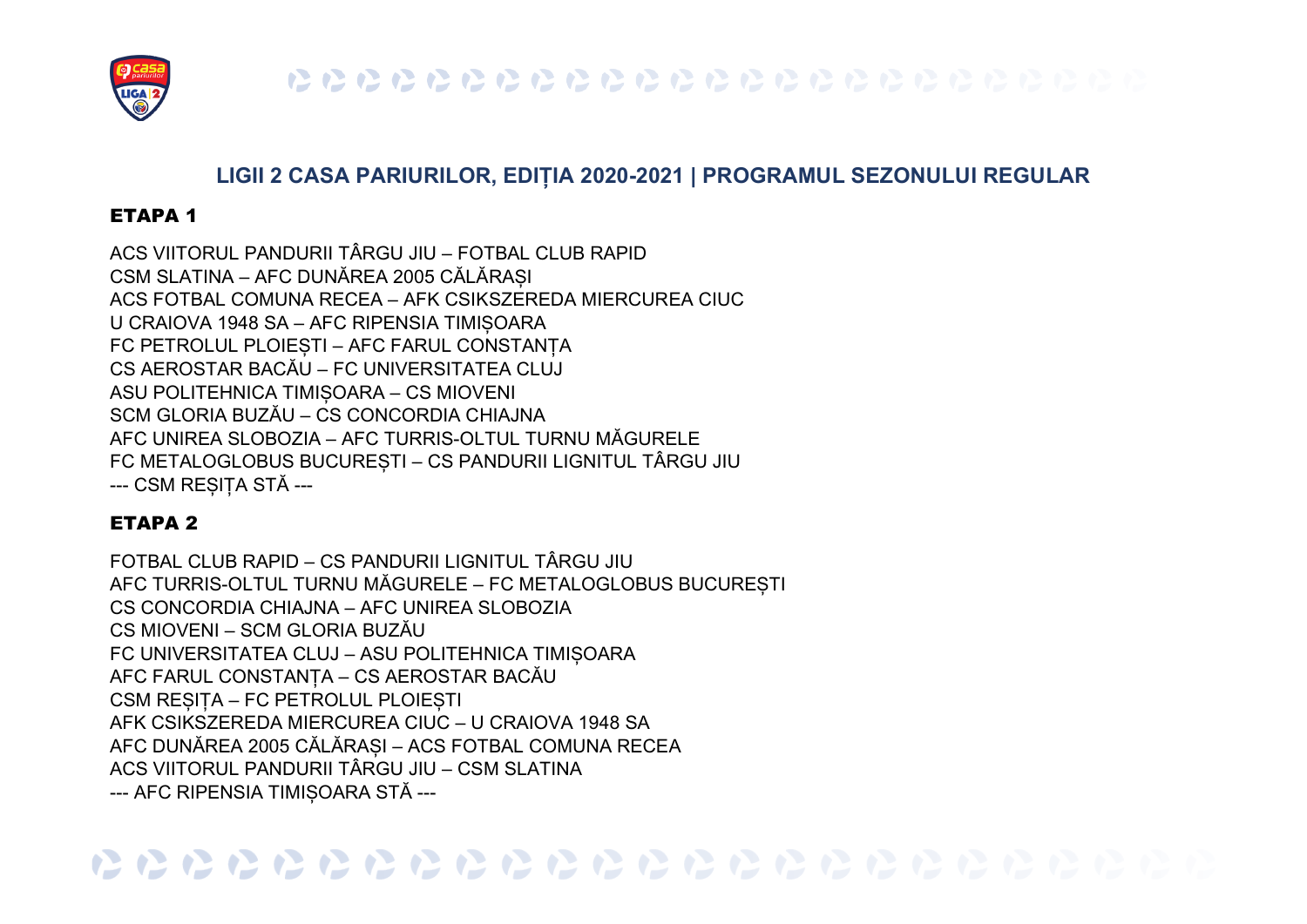

CSM SLATINA - FOTBAL CLUB RAPID ACS FOTBAL COMUNA RECEA - ACS VIITORUL PANDURII TÂRGU JIU U CRAIOVA 1948 SA - AFC DUNĂREA 2005 CĂLĂRASI FC PETROLUL PLOIESTI - AFC RIPENSIA TIMIȘOARA CS AEROSTAR BACĂU - CSM RESITA ASU POLITEHNICA TIMISOARA - AFC FARUL CONSTANTA SCM GLORIA BUZĂU – FC UNIVERSITATEA CLUJ AFC UNIREA SI OBOZIA - CS MIOVENI FC METALOGLOBUS BUCURESTI - CS CONCORDIA CHIAJNA CS PANDURII LIGNITUL TÂRGU JIU – AFC TURRIS-OLTUL TURNU MĂGURELE --- AFK CSIKSZEREDA MIERCUREA CIUC STĂ ---

### ΕΤΔΡΑ 4

FOTBAL CLUB RAPID - AFC TURRIS-OLTUL TURNU MĂGURFI F CS CONCORDIA CHIAJNA - CS PANDURII LIGNITUL TÂRGU JIU CS MIOVENI - FC METALOGLOBUS BUCURESTI FC UNIVERSITATEA CLUJ - AFC UNIREA SLOBOZIA AFC FARUL CONSTANTA - SCM GLORIA BUZĂU CSM REȘIȚA - ASU POLITEHNICA TIMIȘOARA AFC RIPENSIA TIMISOARA - CS AEROSTAR BACĂU AFK CSIKSZEREDA MIERCUREA CIUC - FC PETROLUL PLOIESTI ACS VIITORUL PANDURII TÂRGU JIU - U CRAIOVA 1948 SA CSM SLATINA - ACS FOTBAL COMUNA RECEA --- AFC DUNĂREA 2005 CĂLĂRAȘI STĂ ---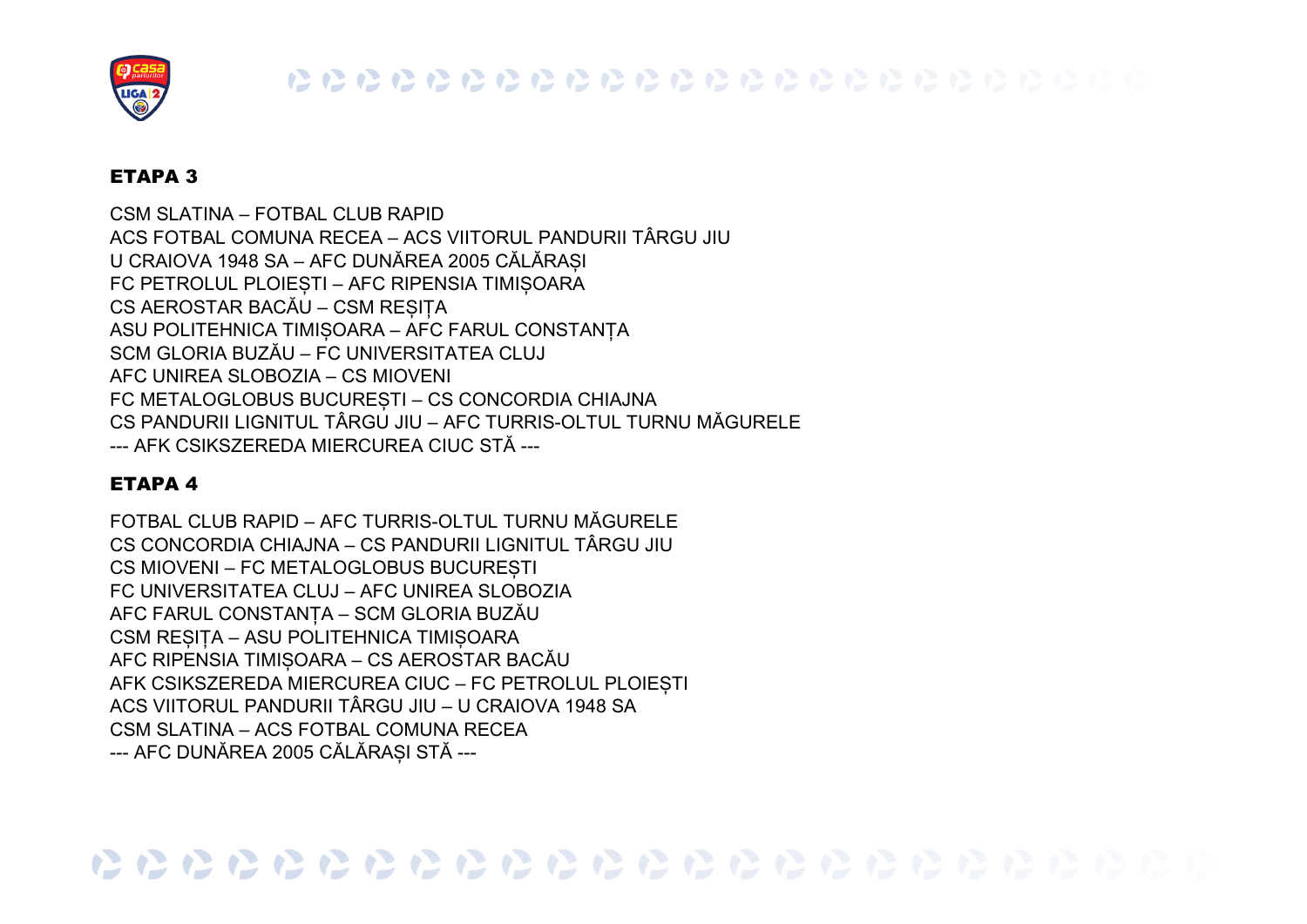

#### ETAPA 5

ACS FOTBAL COMUNA RECEA – FOTBAL CLUB RAPID U CRAIOVA 1948 SA – CSM SLATINA FC PETROLUL PLOIEȘTI – AFC DUNĂREA 2005 CĂLĂRAȘI CS AEROSTAR BACĂU – AFK CSIKSZEREDA MIERCUREA CIUC ASU POLITEHNICA TIMIȘOARA – AFC RIPENSIA TIMIȘOARA SCM GLORIA BUZĂU – CSM REȘIȚA AFC UNIREA SLOBOZIA – AFC FARUL CONSTANȚA FC METALOGLOBUS BUCUREȘTI – FC UNIVERSITATEA CLUJ CS PANDURII LIGNITUL TÂRGU JIU – CS MIOVENI AFC TURRIS-OLTUL TURNU MĂGURELE – CS CONCORDIA CHIAJNA --- ACS VIITORUL PANDURII TÂRGU JIU STĂ ---

### ETAPA 6

FOTBAL CLUB RAPID – CS CONCORDIA CHIAJNA CS MIOVENI – AFC TURRIS-OLTUL TURNU MĂGURELE FC UNIVERSITATEA CLUJ – CS PANDURII LIGNITUL TÂRGU JIU AFC FARUL CONSTANȚA – FC METALOGLOBUS BUCUREȘTI CSM REȘIȚA – AFC UNIREA SLOBOZIA AFC RIPENSIA TIMIȘOARA – SCM GLORIA BUZĂU AFK CSIKSZEREDA MIERCUREA CIUC – ASU POLITEHNICA TIMIȘOARA AFC DUNĂREA 2005 CĂLĂRAȘI – CS AEROSTAR BACĂU ACS VIITORUL PANDURII TÂRGU JIU – FC PETROLUL PLOIEȘTI ACS FOTBAL COMUNA RECEA – U CRAIOVA 1948 SA --- CSM SLATINA STĂ ---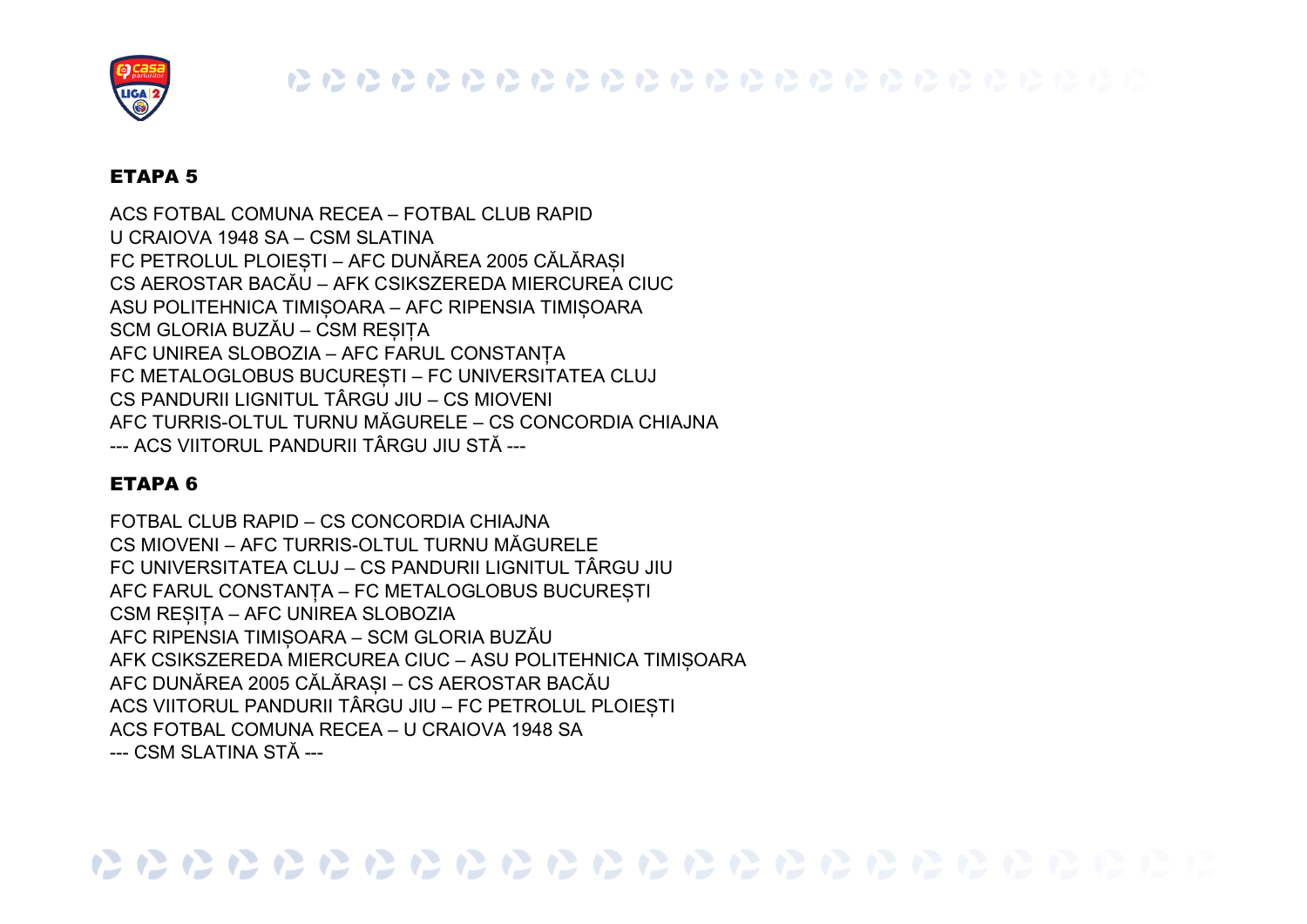

U CRAIOVA 1948 SA – FOTBAL CLUB RAPID FC PETROLUL PLOIEȘTI – CSM SLATINA CS AEROSTAR BACĂU – ACS VIITORUL PANDURII TÂRGU JIU ASU POLITEHNICA TIMIȘOARA – AFC DUNĂREA 2005 CĂLĂRAȘI SCM GLORIA BUZĂU – AFK CSIKSZEREDA MIERCUREA CIUC AFC UNIREA SLOBOZIA – AFC RIPENSIA TIMIȘOARA FC METALOGLOBUS BUCUREȘTI – CSM REȘIȚA CS PANDURII LIGNITUL TÂRGU JIU – AFC FARUL CONSTANȚA AFC TURRIS-OLTUL TURNU MĂGURELE – FC UNIVERSITATEA CLUJ CS CONCORDIA CHIAJNA – CS MIOVENI --- ACS FOTBAL COMUNA RECEA STĂ ---

### ETAPA 8

FOTBAL CLUB RAPID – CS MIOVENI FC UNIVERSITATEA CLUJ – CS CONCORDIA CHIAJNA AFC FARUL CONSTANȚA – AFC TURRIS-OLTUL TURNU MĂGURELE CSM REȘIȚA – CS PANDURII LIGNITUL TÂRGU JIU AFC RIPENSIA TIMIȘOARA – FC METALOGLOBUS BUCUREȘTI AFK CSIKSZEREDA MIERCUREA CIUC – AFC UNIREA SLOBOZIA AFC DUNĂREA 2005 CĂLĂRAȘI – SCM GLORIA BUZĂU ACS VIITORUL PANDURII TÂRGU JIU – ASU POLITEHNICA TIMIȘOARA CSM SLATINA – CS AEROSTAR BACĂU ACS FOTBAL COMUNA RECEA – FC PETROLUL PLOIEȘTI --- U CRAIOVA 1948 SA STĂ ---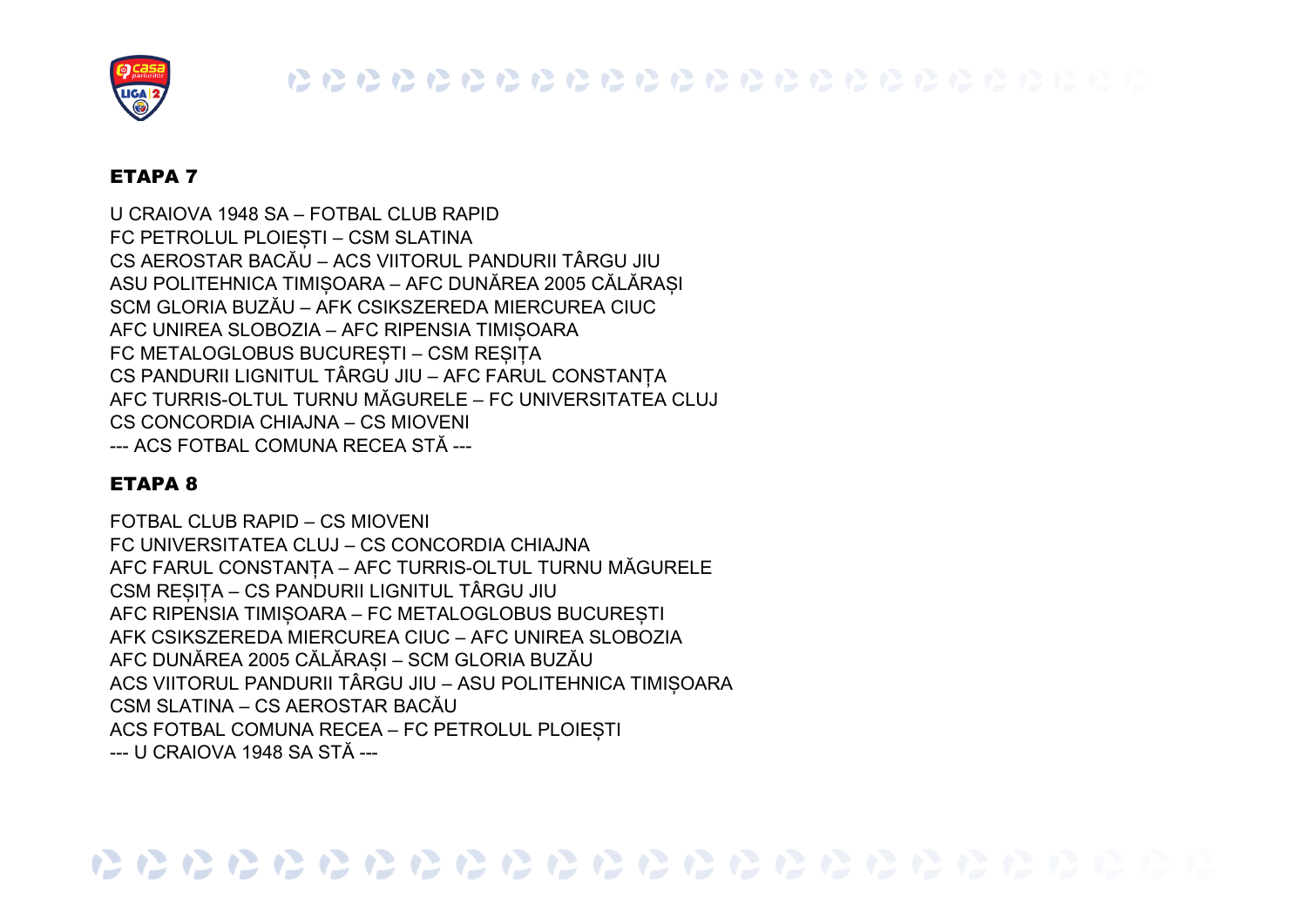

FC PETROLUL PLOIESTI - U CRAIOVA 1948 SA CS AEROSTAR BACĂU - ACS FOTBAL COMUNA RECEA ASU POLITEHNICA TIMISOARA - CSM SLATINA SCM GLORIA BUZĂU – ACS VIITORUL PANDURII TÂRGU JIU AFC UNIREA SLOBOZIA - AFC DUNĂREA 2005 CĂLĂRASI FC METALOGLOBUS BUCURESTI - AFK CSIKSZEREDA MIERCUREA CIUC CS PANDURII LIGNITUL TÂRGU JIU - AFC RIPENSIA TIMISOARA AFC TURRIS-OLTUL TURNU MĂGURELE - CSM REȘIȚA CS CONCORDIA CHIAJNA - AFC FARUL CONSTANTA **CS MIOVENI - FC UNIVERSITATEA CLUJ** --- FOTBAL CLUB RAPID STĂ ---

### ΕΤΑΡΑ 10

FOTBAL CLUB RAPID - FC UNIVERSITATEA CLUJ AFC FARUL CONSTANTA - CS MIOVENI CSM RESITA - CS CONCORDIA CHIAJNA AFC RIPENSIA TIMIȘOARA - AFC TURRIS-OLTUL TURNU MĂGURELE AFK CSIKSZEREDA MIERCUREA CIUC - CS PANDURII LIGNITUL TÂRGU JIU AFC DUNĂREA 2005 CĂLĂRAȘI - FC METALOGLOBUS BUCUREȘTI ACS VIITORUL PANDURII TÂRGU JIU - AFC UNIREA SLOBOZIA CSM SLATINA – SCM GLORIA BUZĂU ACS FOTBAL COMUNA RECEA - ASU POLITEHNICA TIMIȘOARA U CRAIOVA 1948 SA - CS AEROSTAR BACĂU --- FC PETROLUL PLOIESTI STĂ ---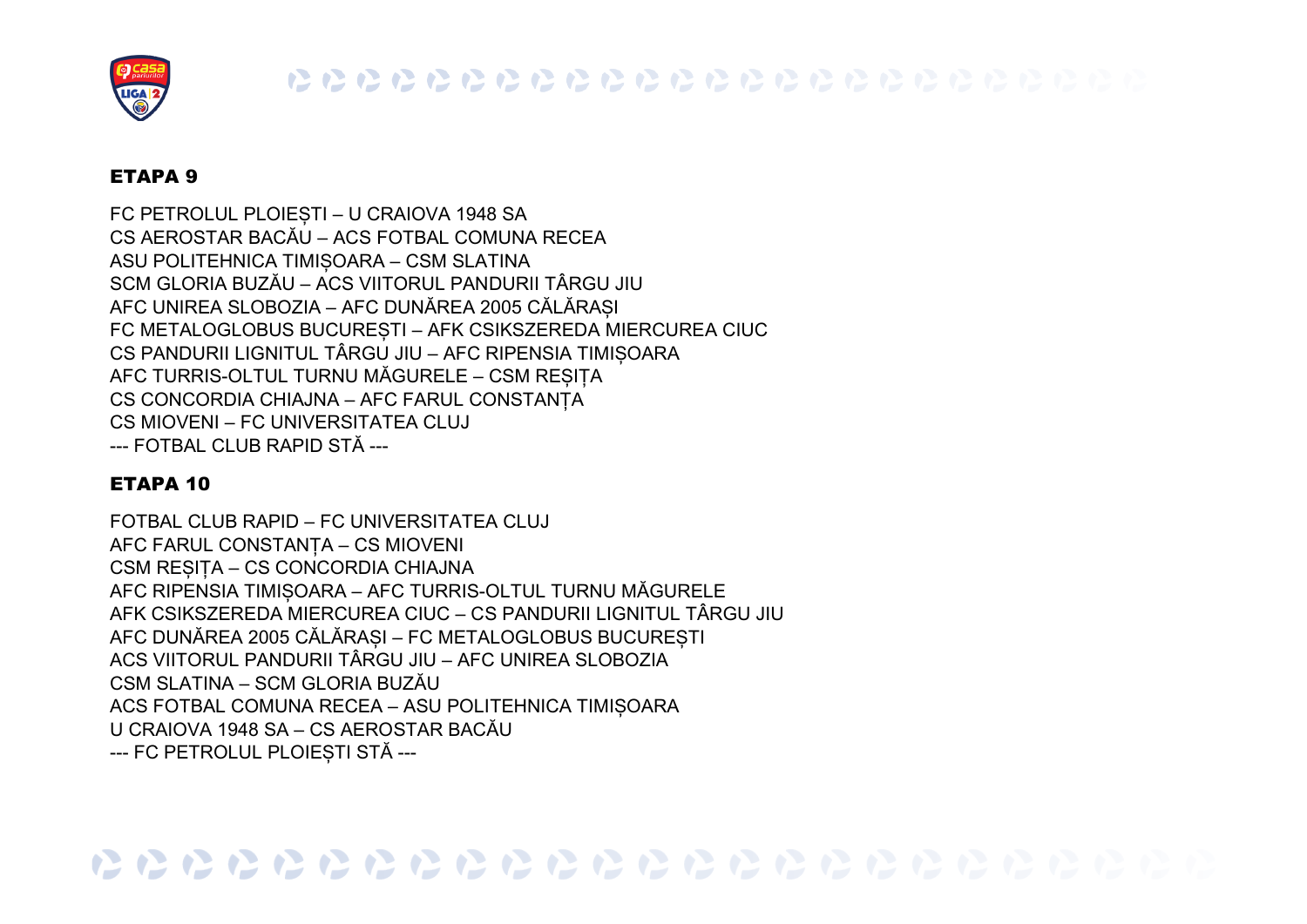

FC PETROLUL PLOIESTI - FOTBAL CLUB RAPID ASU POLITEHNICA TIMIȘOARA - U CRAIOVA 1948 SA SCM GLORIA BUZĂU - ACS FOTBAL COMUNA RECEA AFC UNIREA SLOBOZIA - CSM SLATINA FC METALOGLOBUS BUCURESTI - ACS VIITORUL PANDURII TÂRGU JIU CS PANDURII LIGNITUL TÂRGU JIU - AFC DUNĂREA 2005 CĂLĂRASI AFC TURRIS-OLTUL TURNU MĂGURELE – AFK CSIKSZEREDA MIERCUREA CIUC CS CONCORDIA CHIAJNA - AFC RIPENSIA TIMIȘOARA **CS MIOVENI - CSM RESITA** FC UNIVERSITATEA CLUJ - AFC FARUL CONSTANTA --- CS AEROSTAR BACĂU STĂ ---

### **ETAPA 12**

FOTBAL CLUB RAPID - AFC FARUL CONSTANTA CSM RESITA - FC UNIVERSITATEA CLUJ AFC RIPENSIA TIMISOARA - CS MIOVENI AFK CSIKSZEREDA MIERCUREA CIUC - CS CONCORDIA CHIAJNA AFC DUNĂREA 2005 CĂLĂRASI - AFC TURRIS-OLTUL TURNU MĂGURELE ACS VIITORUL PANDURII TÂRGU JIU - CS PANDURII LIGNITUL TÂRGU JIU CSM SLATINA - FC METALOGLOBUS BUCURESTI ACS FOTRAL COMUNA RECEA - AEC UNIREA SLOBOZIA U CRAIOVA 1948 SA - SCM GLORIA BUZĂU FC PETROLUL PLOIESTI - CS AEROSTAR BACĂU --- ASU POLITEHNICA TIMIȘOARA STĂ ---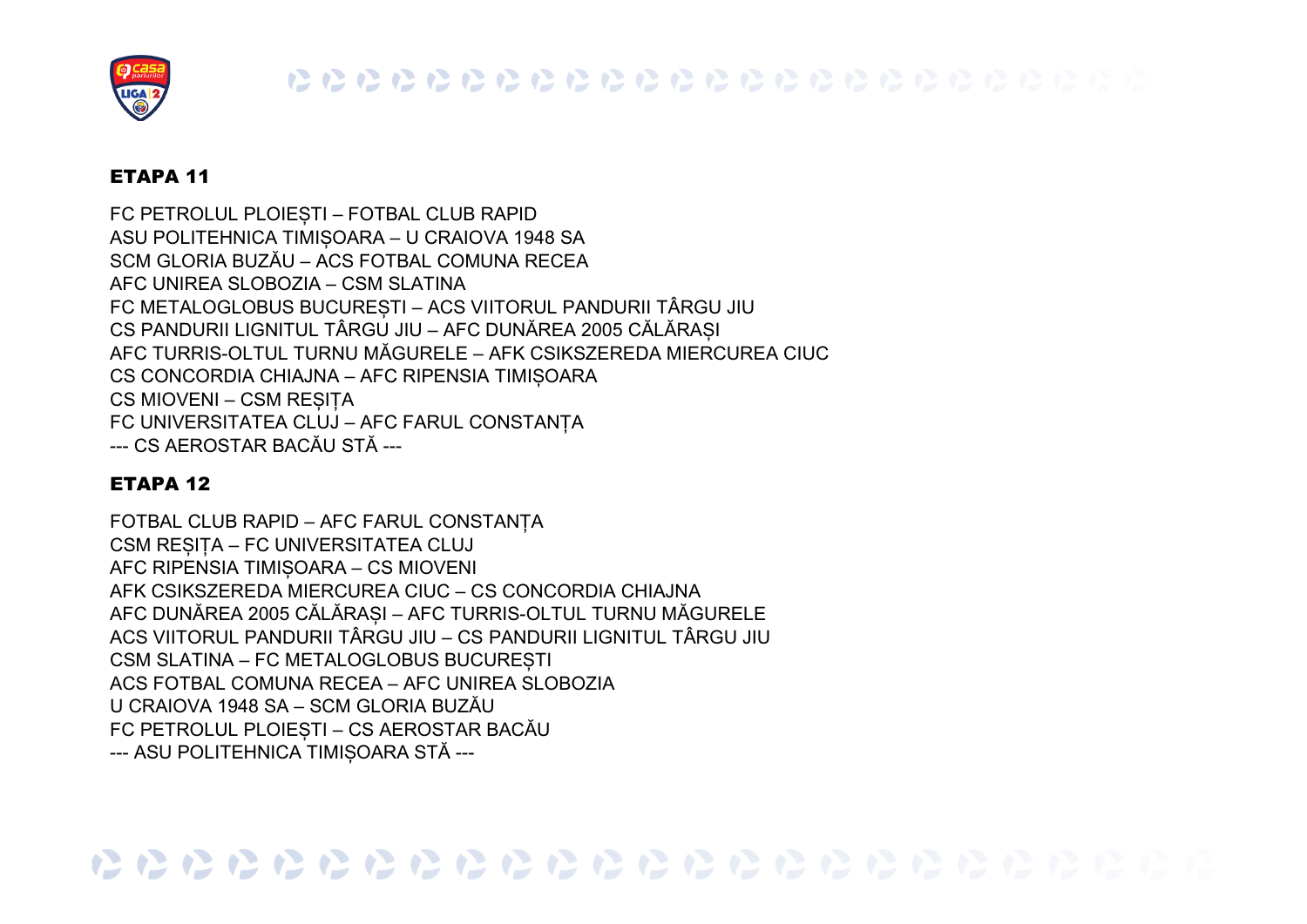

CS AEROSTAR BACĂU – FOTBAL CLUB RAPID ASU POLITEHNICA TIMIȘOARA – FC PETROLUL PLOIEȘTI AFC UNIREA SLOBOZIA – U CRAIOVA 1948 SA FC METALOGLOBUS BUCUREȘTI – ACS FOTBAL COMUNA RECEA CS PANDURII LIGNITUL TÂRGU JIU – CSM SLATINA AFC TURRIS-OLTUL TURNU MĂGURELE – ACS VIITORUL PANDURII TÂRGU JIU CS CONCORDIA CHIAJNA – AFC DUNĂREA 2005 CĂLĂRAȘI CS MIOVENI – AFK CSIKSZEREDA MIERCUREA CIUC FC UNIVERSITATEA CLUJ – AFC RIPENSIA TIMIȘOARA AFC FARUL CONSTANȚA – CSM REȘIȚA --- SCM GLORIA BUZĂU STĂ ---

### ETAPA 14

FOTBAL CLUB RAPID – CSM REȘIȚA AFC RIPENSIA TIMIȘOARA – AFC FARUL CONSTANȚA AFK CSIKSZEREDA MIERCUREA CIUC – FC UNIVERSITATEA CLUJ AFC DUNĂREA 2005 CĂLĂRAȘI – CS MIOVENI ACS VIITORUL PANDURII TÂRGU JIU – CS CONCORDIA CHIAJNA CSM SLATINA – AFC TURRIS-OLTUL TURNU MĂGURELE ACS FOTBAL COMUNA RECEA – CS PANDURII LIGNITUL TÂRGU JIU U CRAIOVA 1948 SA – FC METALOGLOBUS BUCUREȘTI FC PETROLUL PLOIEȘTI – SCM GLORIA BUZĂU CS AEROSTAR BACĂU – ASU POLITEHNICA TIMIȘOARA --- AFC UNIREA SLOBOZIA STĂ ---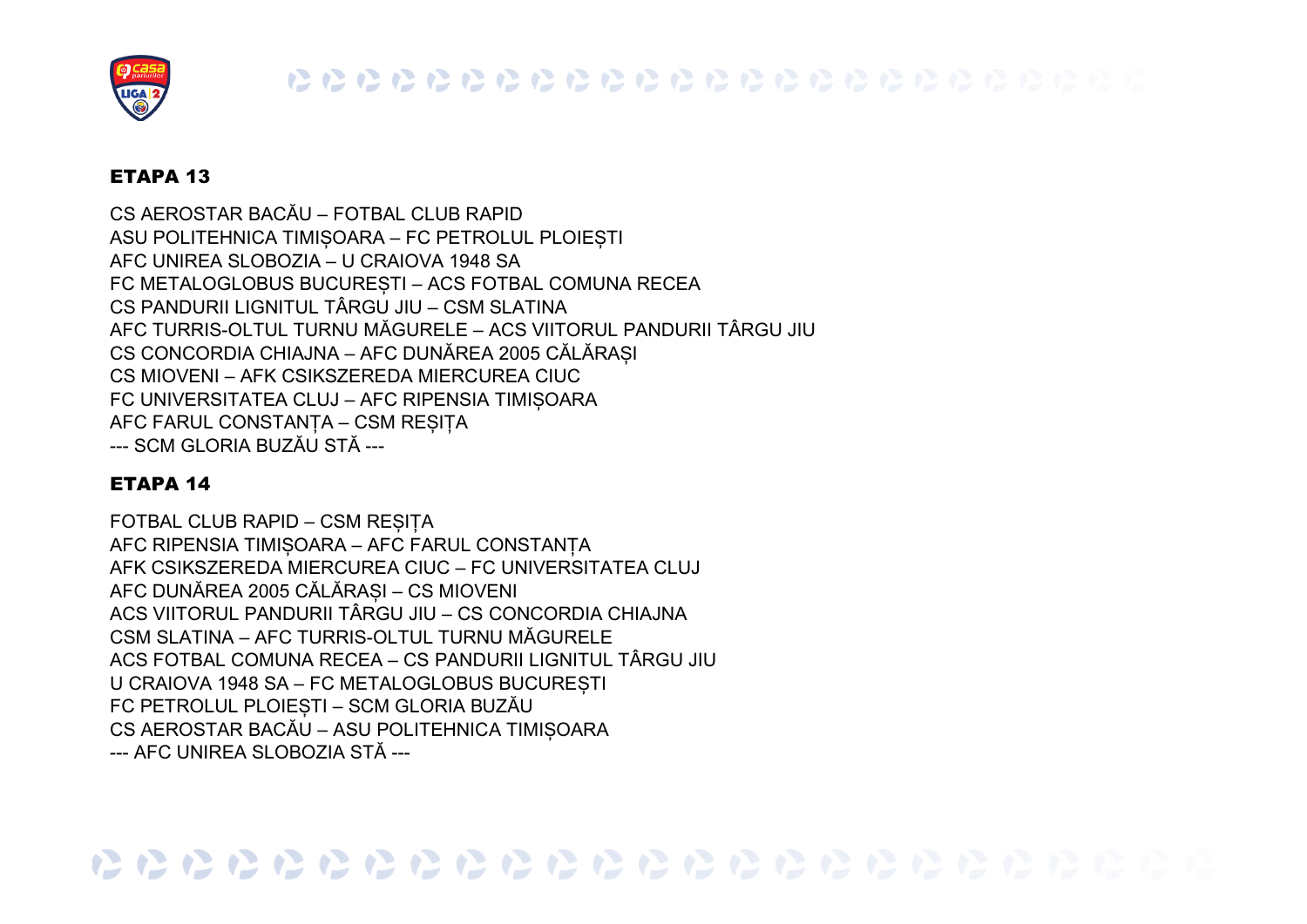

#### ETAPA 15

ASU POLITEHNICA TIMIȘOARA – FOTBAL CLUB RAPID SCM GLORIA BUZĂU – CS AEROSTAR BACĂU AFC UNIREA SLOBOZIA – FC PETROLUL PLOIEȘTI CS PANDURII LIGNITUL TÂRGU JIU – U CRAIOVA 1948 SA AFC TURRIS-OLTUL TURNU MĂGURELE – ACS FOTBAL COMUNA RECEA CS CONCORDIA CHIAJNA – CSM SLATINA CS MIOVENI – ACS VIITORUL PANDURII TÂRGU JIU FC UNIVERSITATEA CLUJ – AFC DUNĂREA 2005 CĂLĂRAȘI AFC FARUL CONSTANȚA – AFK CSIKSZEREDA MIERCUREA CIUC CSM REȘIȚA – AFC RIPENSIA TIMIȘOARA --- FC METALOGLOBUS BUCUREȘTI STĂ ---

#### ETAPA 16

FOTBAL CLUB RAPID – AFC RIPENSIA TIMIȘOARA AFK CSIKSZEREDA MIERCUREA CIUC – CSM REȘIȚA AFC DUNĂREA 2005 CĂLĂRAȘI – AFC FARUL CONSTANȚA ACS VIITORUL PANDURII TÂRGU JIU – FC UNIVERSITATEA CLUJ CSM SLATINA – CS MIOVENI ACS FOTBAL COMUNA RECEA – CS CONCORDIA CHIAJNA U CRAIOVA 1948 SA - AFC TURRIS-OLTUL TURNU MĂGURFI F FC PETROLUL PLOIEȘTI – FC METALOGLOBUS BUCUREȘTI CS AEROSTAR BACĂU – AFC UNIREA SLOBOZIA ASU POLITEHNICA TIMIȘOARA – SCM GLORIA BUZĂU --- CS PANDURII LIGNITUL TÂRGU JIU STĂ ---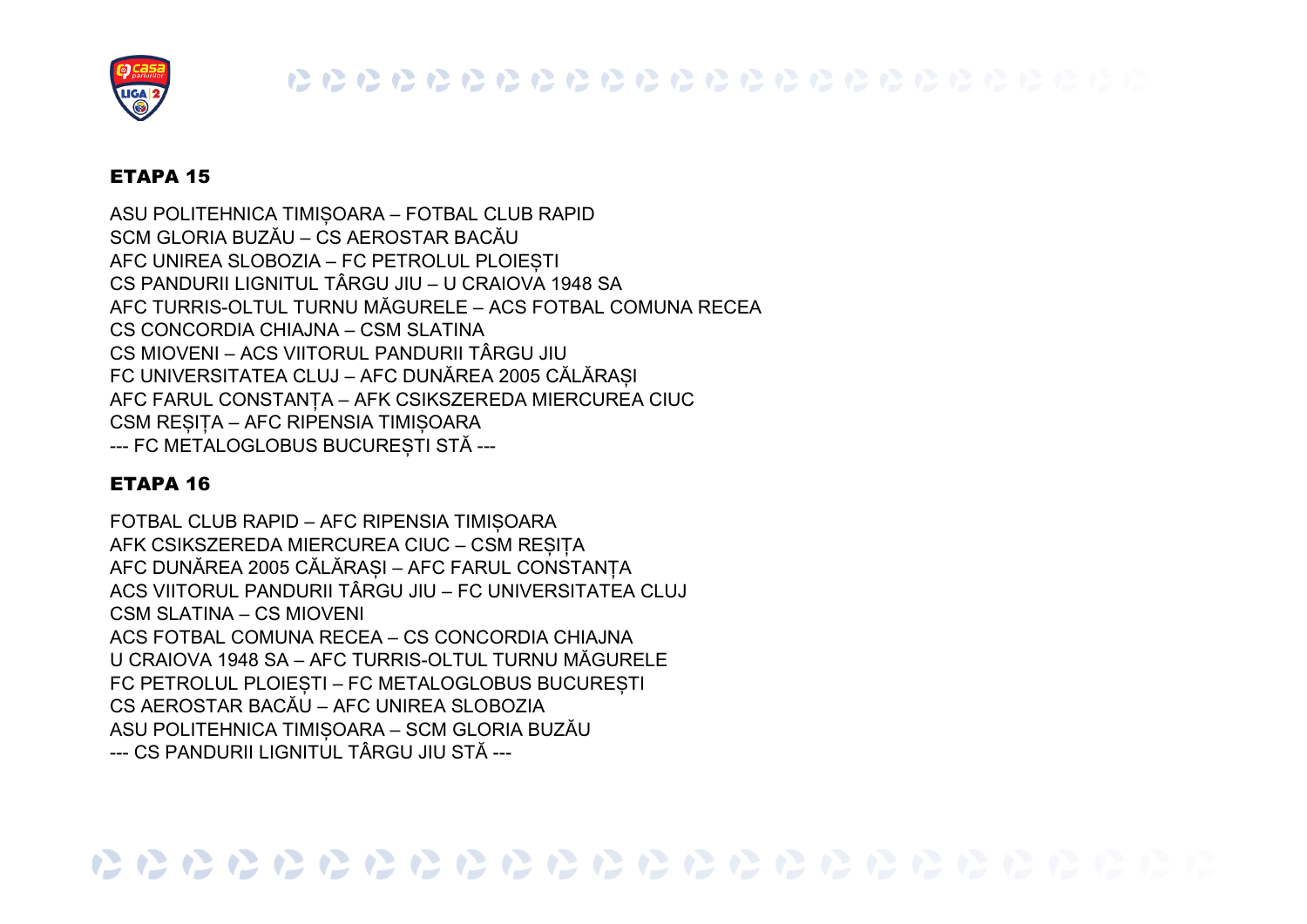

#### ETAPA 17

SCM GLORIA BUZĂU – FOTBAL CLUB RAPID AFC UNIREA SLOBOZIA – ASU POLITEHNICA TIMIȘOARA FC METALOGLOBUS BUCUREȘTI – CS AEROSTAR BACĂU CS PANDURII LIGNITUL TÂRGU JIU – FC PETROLUL PLOIEȘTI CS CONCORDIA CHIAJNA – U CRAIOVA 1948 SA CS MIOVENI – ACS FOTBAL COMUNA RECEA FC UNIVERSITATEA CLUJ – CSM SLATINA AFC FARUL CONSTANȚA – ACS VIITORUL PANDURII TÂRGU JIU CSM REȘIȚA – AFC DUNĂREA 2005 CĂLĂRAȘI AFC RIPENSIA TIMIȘOARA – AFK CSIKSZEREDA MIERCUREA CIUC --- AFC TURRIS-OLTUL TURNU MĂGURELE STĂ ---

#### ETAPA 18

FOTBAL CLUB RAPID – AFK CSIKSZEREDA MIERCUREA CIUC AFC DUNĂREA 2005 CĂLĂRAȘI – AFC RIPENSIA TIMIȘOARA ACS VIITORUL PANDURII TÂRGU JIU – CSM REȘIȚA CSM SLATINA – AFC FARUL CONSTANȚA ACS FOTBAL COMUNA RECEA – FC UNIVERSITATEA CLUJ U CRAIOVA 1948 SA – CS MIOVENI FC PETROLUL PLOIEȘTI – AFC TURRIS-OLTUL TURNU MĂGURELE CS AEROSTAR BACĂU – CS PANDURII LIGNITUL TÂRGU JIU ASU POLITEHNICA TIMIȘOARA – FC METALOGLOBUS BUCUREȘTI SCM GLORIA BUZĂU – AFC UNIREA SLOBOZIA --- CS CONCORDIA CHIAJNA STĂ ---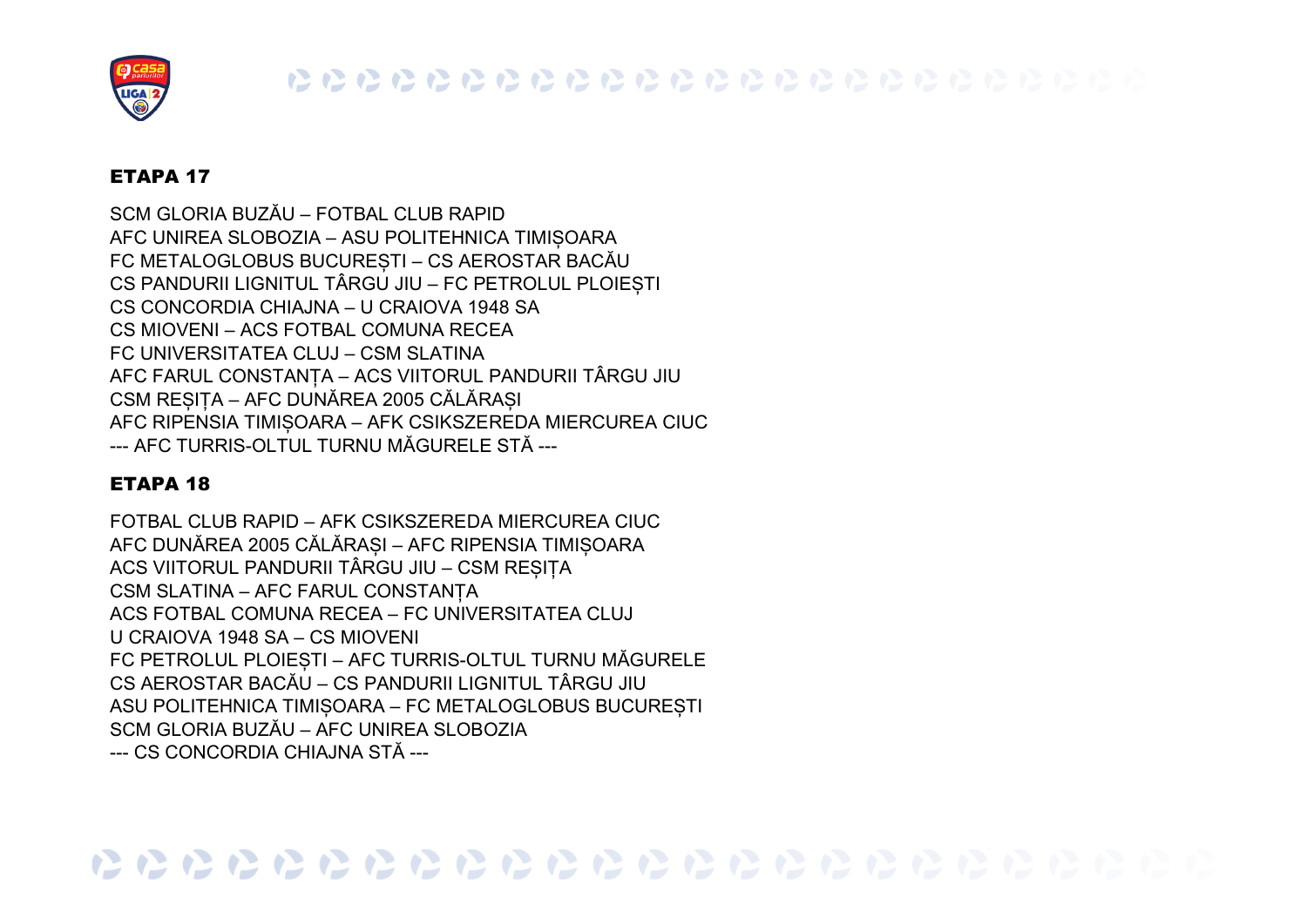

AFC UNIREA SLOBOZIA – FOTBAL CLUB RAPID FC METALOGLOBUS BUCUREȘTI – SCM GLORIA BUZĂU CS PANDURII LIGNITUL TÂRGU JIU – ASU POLITEHNICA TIMIȘOARA AFC TURRIS-OLTUL TURNU MĂGURELE – CS AEROSTAR BACĂU CS CONCORDIA CHIAJNA – FC PETROLUL PLOIEȘTI FC UNIVERSITATEA CLUJ – U CRAIOVA 1948 SA AFC FARUL CONSTANȚA – ACS FOTBAL COMUNA RECEA CSM REȘIȚA – CSM SLATINA AFC RIPENSIA TIMIȘOARA – ACS VIITORUL PANDURII TÂRGU JIU AFK CSIKSZEREDA MIERCUREA CIUC – AFC DUNĂREA 2005 CĂLĂRAȘI --- CS MIOVENI STĂ ---

### ETAPA 20

FOTBAL CLUB RAPID – AFC DUNĂREA 2005 CĂLĂRAȘI ACS VIITORUL PANDURII TÂRGU JIU – AFK CSIKSZEREDA MIERCUREA CIUC CSM SLATINA – AFC RIPENSIA TIMIȘOARA ACS FOTBAL COMUNA RECEA – CSM REȘIȚA U CRAIOVA 1948 SA – AFC FARUL CONSTANȚA FC PETROLUL PLOIEȘTI – CS MIOVENI CS AEROSTAR BACĂU – CS CONCORDIA CHIAJNA ASU POLITEHNICA TIMIȘOARA – AFC TURRIS-OLTUL TURNU MĂGURELE SCM GLORIA BUZĂU – CS PANDURII LIGNITUL TÂRGU JIU AFC UNIREA SLOBOZIA – FC METALOGLOBUS BUCUREȘTI --- FC UNIVERSITATEA CLUJ STĂ ---